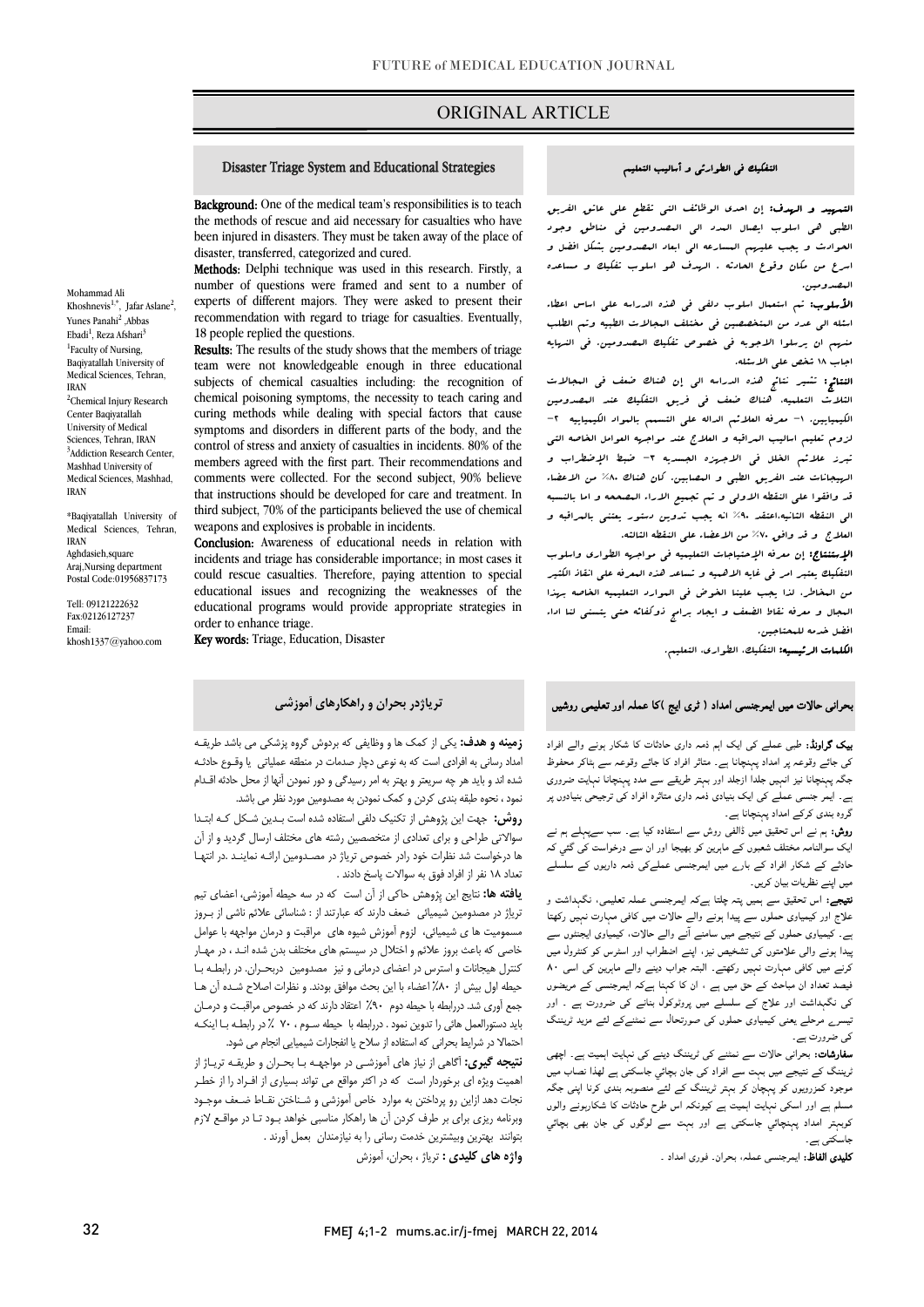## INTRODUCTION

Triage is a French word that means "to arrange and choose from" [2-1]. In other words, it is the process of determining the priority of patients' treatments based on the severity of their condition, time and the possibilities. The term triage may have originated during the Napoleonic Wars from the work of Dominique Jean Larrey, Napoleon's doctor, in order to determine the order and priority of emergency treatment. [3]

One of the responsibilities of medical team is to assist the casualties of a disaster, arrange the emergency transport and administer treatment. [4]

The authorities' logical and constant demand of medical team is to decrease injured soldiers and casualties in a battlefield. In fact, the mission of military medical team is to assist and empower the soldiers who are involved in the war  $[1]$ .

The philosophy of triage is to categorize the victims who require immediate medical care; moreover, this dynamic method is to manage the order and priority of emergency transport. When medical and emergency personnel deal with arranging wounded, rationing resources, taking care of human resources, equipments and physical environment, they will need to apply special strategies.

When classification is based on and in accordance with accepted medical standards and regulations, it would be an accepted law in most countries [6]. Triage is the process of active decision-making that determines the patients' treatment priority [1, and 7].

Some problems would be obviated through triage, such as: patients who have arrived earlier, who scream more, those who express more needs, or ones who have more retinue should be treated in advance. Triage is used only in mass casualty; therefore, the doctor who does triage should have some special traits and have experiences other than the ones in emergencies. The doctor who does triage should not have emotional look and attitude toward children, women, elders, youth, girls and boys. The purpose of his/her job is to save more lives, he is not supposed to help the wounded with critical injuries, even the doctor might leave them to save more casualties.

Doctor who does triage should have great knowledge about psychology and sociology in order to perceive the situation and conditions, and make decisions. He/she should recognize the conflicts and provide the solutions while they are under pressure. Moreover, the morality is important in the job. How is the doctor that does triage trained and prepared through one's own moral and virtues, reading, attending classes, listening or via gaining experiences?

If we have a logical and purposeful look at realities, we will realize that triage trainings are possible only in disasters and terrible catastrophe. In order to have more skilled practitioners in this field, the doctors who have had trainings should participate in disaster triage. The question is that why there are not enough definitions and contents in maneuvers and training courses of triage. The reply is obvious although education and practice would help to learn skills and principles of triage, the huge gap between  practice and reality would not be covered unless gaining experiences in real situations.

 It should be accepted that the mental conditions, anxiety and stress in a disaster does not allow the doctor to use his have other doctors in real situations to teach experiences and skills of triage. This action is not immoral, we should have fresh look and take care of future. Along with experienced doctors who are in disaster, the inexperienced and learn triage thoroughly [8]. knowledge appropriately. It would be very nice if we could doctors should participate, as well, in order to gain skills

 Triage involves multiple levels including cooperation, coordination and decision making. This is an appropriate relationship that should be provided [9].

 developed since war. Different kinds of medical equipments, quick treatment, quick transfer, care flight, various methods of care, and etc have expanded. People and the authorities expect the medical system to enhance Taking care of the wounded and casualties has been medical treatment, especially triage [10].

 The members of triage team should have high knowledge and intelligence so that they can keep calm in disasters and provide the services. Without doubt, doctor of triage should have managerial skills in order to control and lead the members), and patients appropriately. personnel (paramedics, nurses and other medical team

## j **METHODS**

 Delphi technique was used in this method. Firstly, a different majors including Emergency Medicine, Pulmonary Disease, Forensics, Eyes, Skin, and Nurses, Pharmacologists and Toxicology. They were asked to express their opinions about triage and its issues. Finally, 18 people replied the based on different and accessible resources. number of questions were framed and sent to experts of questionnaires. The questions and answers were provided

 The questionnaires were collected and analyzed. The opinions were categorized and feedbacks were provided. An invitation was sent to them to participate in a meeting in meeting, the issues that were raised in the questionnaire were debated; the meeting continued for hours and recorded. Then, the issues were categorized. order to discuss about the categorized opinions. In the

 In the following table, the data related to triage factors, and the required treatment and cure are presented schematically. categorization, symptoms of casualties with different

# **RESULTS**

 The results of the study reveal that the triage team is weak in three educational subjects of chemical casualties including:

1. The recognition of chemical poisoning symptoms,

 2. The necessity to teach caring and curing methods while disorders in different parts of the body, dealing with special factors that cause symptoms and

 3. And the control of stress and anxiety of casualties in disasters.

For the first issue about 80% agreed and their opinions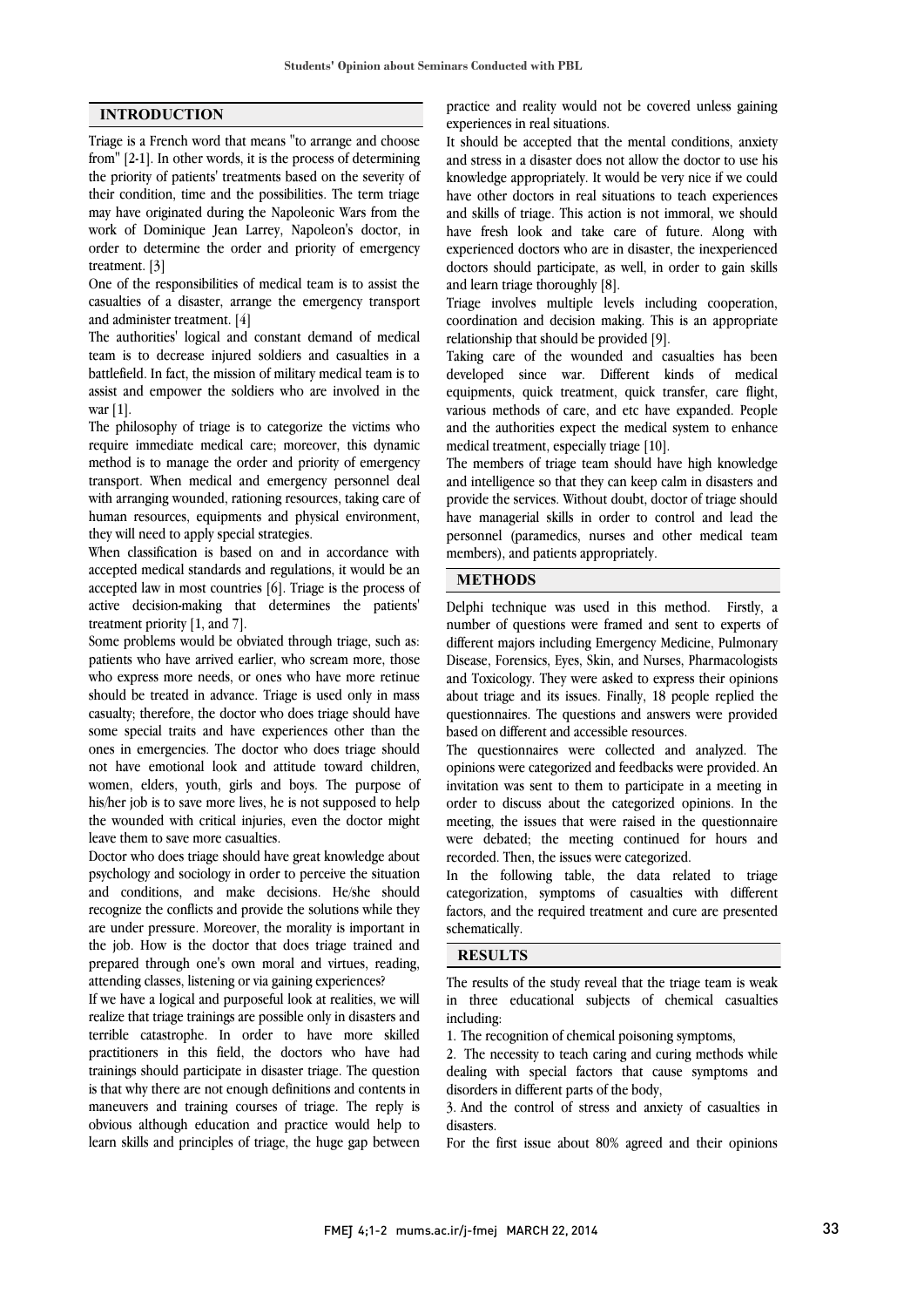| Table 1.             |                       |                         |                                    |                         |                                      |                         |
|----------------------|-----------------------|-------------------------|------------------------------------|-------------------------|--------------------------------------|-------------------------|
| Type of<br>poisoning | <b>Classification</b> | What is your<br>opinion | <b>Symptoms</b>                    | what is your<br>opinion | Care and<br>treatment                | what is your<br>opinion |
| <b>Nerves</b>        | Immediate - Delay     |                         | Each class specified<br>separately |                         | Each class was                       |                         |
|                      | Minimal - Waiting     |                         |                                    |                         | debated thoroughly                   |                         |
| Vesicant             | immediate - Delay     |                         |                                    |                         | Each class was                       |                         |
|                      | Minimal - Waiting     |                         |                                    |                         | debated thoroughly                   |                         |
| Potassium<br>cyanide | Immediate - Delay     |                         | Each class specified<br>separately |                         | Each class was<br>debated thoroughly |                         |
|                      | Minimal - Waiting     |                         |                                    |                         |                                      |                         |

 were collected. In the second one, 90% believed that instructions should be devised for care and treatment. The last issue was discussed in the meeting and 70% agreed that the medical team is under pressure because of disaster, become anxious and stressful and should control explosion, the high number of casualties, and etc; they themselves.

ֺׅ֞֝֬֝֬

#### DISCUSSION

 Nowadays, non-compliance with ethical issues in totalitarian regimes and superpowers has made troubles for the countries that are looking for freedom and independency. The terrorists use chemical, biological, nuclear and Therefore, the countries should program to reduce the number of casualties [11]. It is recommended that the programming be done according to the research results. explosive weapons which lead to terrible disasters.

 Triage system categorizes and specifies treatment resources emergencies sound little or far-fetched. Therefore, there is imbalance between degraded environment and the medical team that might not be able to provide the required services for patients. The determined factors of triage in and ask for foreign and international help [12].

 stress and anxiety; moreover, it is mentioned in our religious teachings. The mission and philosophy of the prophets had been to improve ethics among human. Therefore, scientific development should be ethical. Professionalism without ethics is not sufficient for human.<br>This is similar in madiator In medical ethics, it is important to control the patients' This is similar in medicine.

 Attempting to save human's lives, improve their health, relieve their pain, survive generation and make the environment healthy are ethical values in medical crucial; they should have ethical, emotional, friendly, respectable and with dignity behavior. What are the red lines in commitment and law? How far should we continue to save the ethics? These are some questions debated in are simply obvious and the medical community should pay community. The way that doctor treats patient is very medical community. However, the replies for some of them attention to them [13].

 Mahebinia has written an article named "Triage decision- making in disasters". It is concluded that appropriate and on-time decision-making is necessary in triage. The

 priorities in triage and treatment experiences have been done for hundreds of years.

 In order to have influential triage, the very first step is to be virtuous.Stability in thinking based on ethical principles is function might be because of getting used to scenes of the problem that personnel of emergency deal with. This disasters.

 Understanding this concept is the preparation for doing triage team after the disaster, as well. Furthermore, implementing difficult decisions, made by doctors, is vital in triage that should be based on ethics. Abstract thinking and judgment development of an empirical function could be Further studies should be conducted on this field and the development of criteria to enhance experience levels and decision-making skills. In order to provide appropriate answers for triage in emergencies, the art and science of triage in disasters. The results could be used to train the determined according to the professionalism of caregivers. triage should be developed [14].

 One of the major differences between normal and critical conditions in triage is that in critical one usually the victims are classified in three groups and the doctors are supposed to do the triage, and because of limitations in resources the effect not fairness. So, respecting ethics is different in they cannot divide equally. At this moment the criterion is critical conditions [15].

 Ethical principles in disasters have not been devised thoroughly and internationally yet; and there are no special ethics for normal and usual conditions, to some extent, called Childress and Beachamp that include beneficence, autonomy, non maleficence, and justice. However, these principles are for normal situations and could not be applied in disasters. They have been developed to protect<br>the society and sould not be considered  $11(1)$ principles in state related to the issue. There are medical the society and could not be generalized [16].

 Since decision-making in disasters would save casualties' lives, it is very crucial that design the triage program logically and scientifically.

 educations for emergency technicians, emergency medical technicians, nurses, dentists and psychologists to prepare them for disasters. They are taught and prepared to save In some countries like United States, there are special peoples' lives in disasters [17].

Our country deals with different natural disasters like flood,